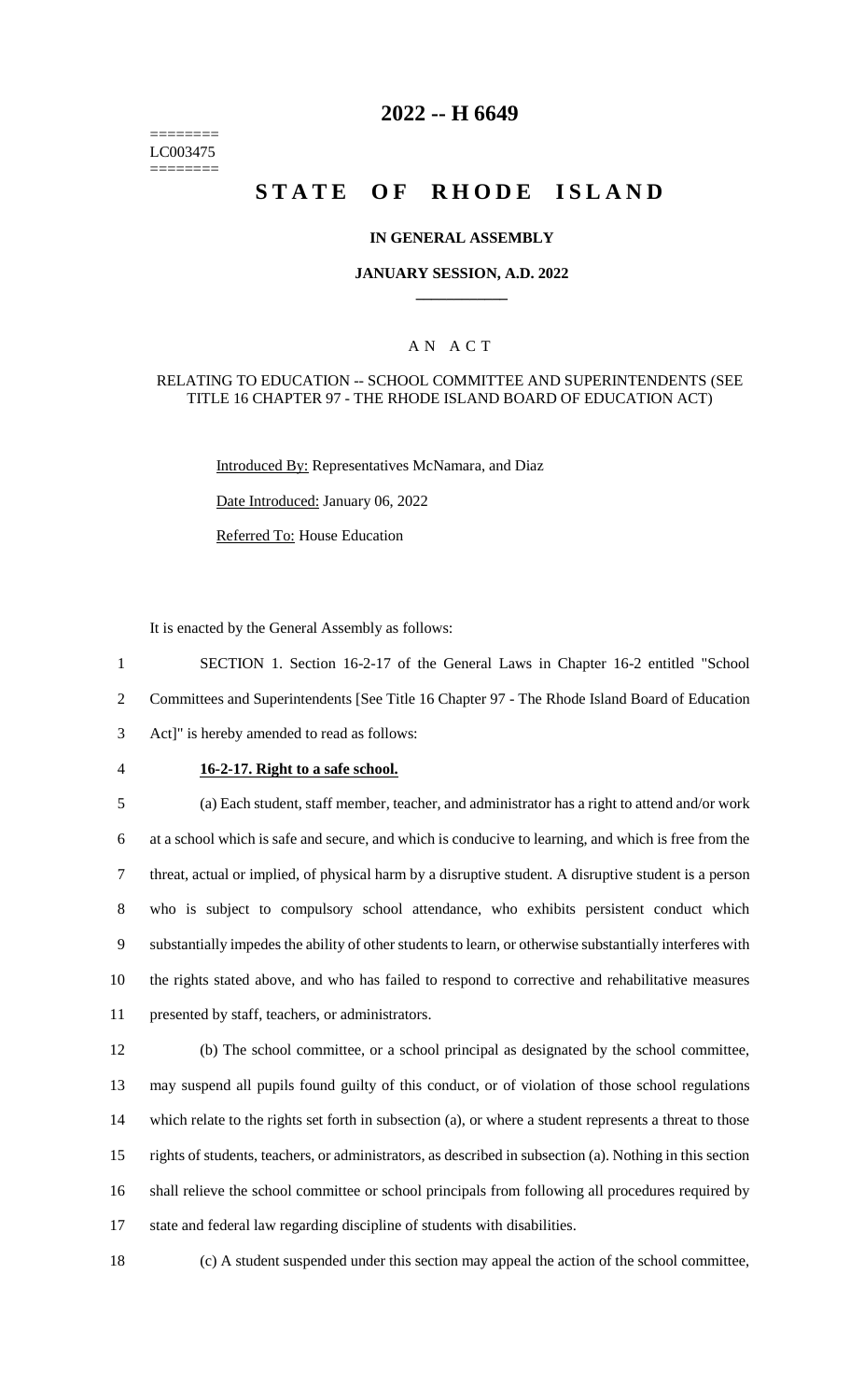or a school principal as designee, to the commissioner of elementary and secondary education who, after notice to the parties interested of the time and place of hearing, shall examine and decide the appeal without cost to the parties involved. Any decision of the commissioner in these matters shall be subject to appeal by the student to the board of regents for elementary and secondary education and any decision of the board of regents may be appealed by the student to the family court for the county in which the school is located as provided in § 42-35-15.

 (d) All school superintendents, or their designees, shall review annually, the discipline data for their school district, collected in accordance with the specifications set forth in § 16-60-4(21), to determine whether the discipline imposed has a disproportionate impact on students based on race, ethnicity, or disability status and to appropriately respond to any such disparity. In addition to the data submitted, if a disparity exists, the school district shall submit a report to the council on elementary and secondary education describing the conduct of the student, the frequency of the conduct, prior disciplinary actions for the conduct, any other relevant information and corrective actions to address the disparity, after consultation with representatives of the faculty has been taken to address the disparity. The reports shall be deemed to be public records for purposes of title 38.

16 (e) The Rhode Island department of education, in coordination with the Rhode Island office 17 of the attorney general, shall, for each school district, annually collect, report, and publish on its 18 website, data on: the number of school resource officers; the use of force against students; arrests 19 of students and reasons for arrest; student referrals to law enforcement and reasons for referral; 20 student referrals to court or court service units; and other disciplinary actions by school resource 21 officers involving students. All such data shall be published in a manner that protects the identities of students and shall be collected and designated by student age, grade, race, ethnicity, gender, language status, and disability, to the extent that such demographic data is available. SECTION 2. This act shall take effect upon passage.

======== LC003475

========